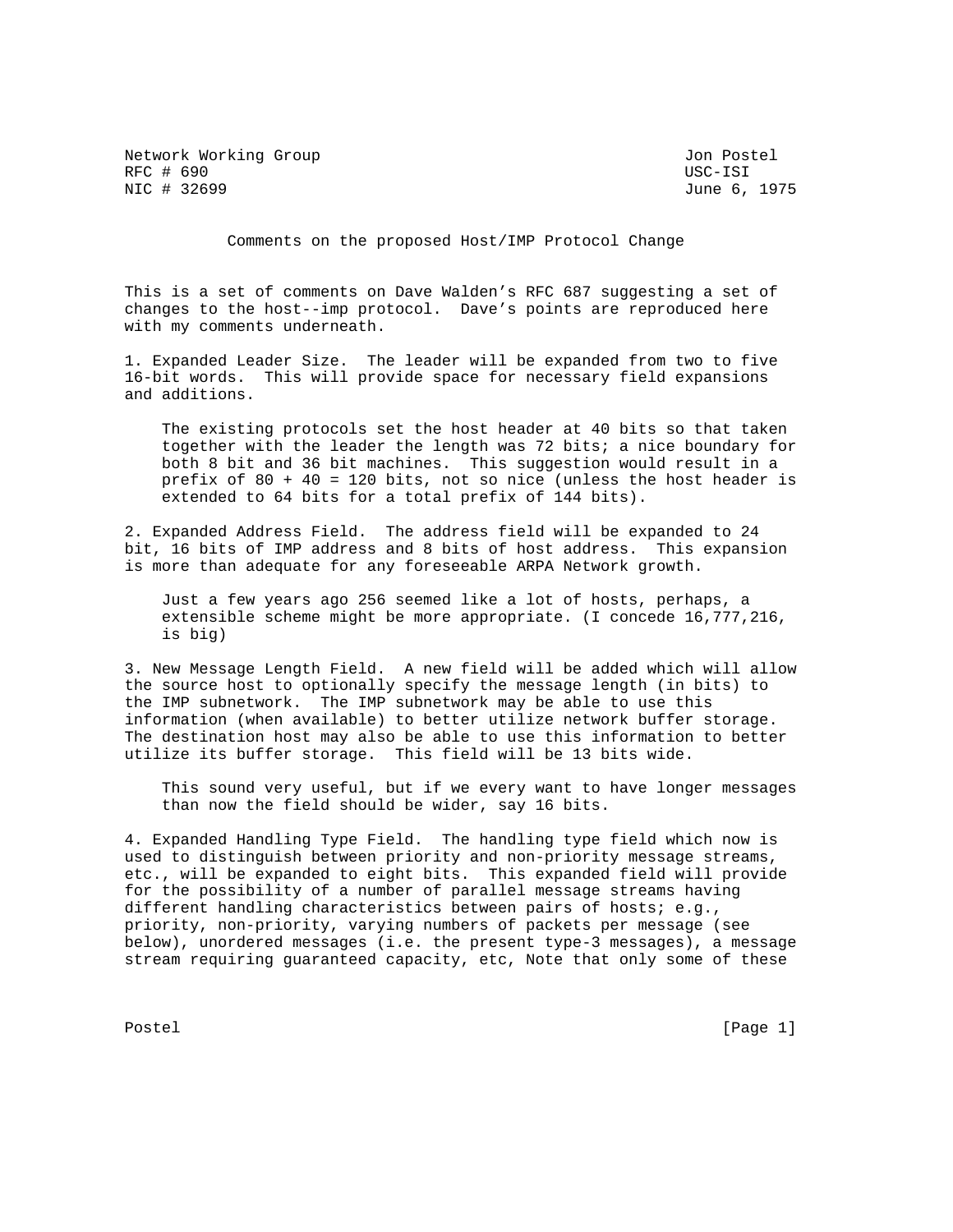facilities will be available in the near term.

This sounds like a good extension.

5. Source Host Control of Packets per Message. The possibility will exist for the source host to specify a message stream which will use a given number of packets per multi-packet message (e.g. two packets per message or five packets per message). Since the IMP network will not have to use eight packet-buffers for reassembly purposes, as at present, this may result in better services for such messages. This will help users who need both low delay and high throughput.

 This seems strange, why not use the message length (as provided in 3 above) to determine the number of packets needed for this message.

6. Unordered (type-3) Message Change. Unordered messages will be indicated by a handling type rather than by a message type as at present. This is compatible with the need to check the host access control capabilities of all messages. This will provide a slight backward incompatibility for the three or so hosts which presently use type-3 messages in their research.

Good, a current special case becomes a general facility.

7. Change in Format of Fake Host Addresses. The For/From IMP bit will be eliminated. The fake host addresses will be the four highest host numbers (e.g. IMP Teletype will be host 252).

Another change for the better.

8. Addition of a Parameter to the IMP to Host NOP. The IMP to host NOP will have added to it a parameter specifying the address (IMP and host number) of the host.

Ah, a clever touch, very handy.

9. Backward Compatibility. The old and new formats will be supported in parallel in the IMPs for the foreseeable future to allow gradual phaseover of host software. A host will be able to specify to its IMP whether the old or new formats are to be used; thus, it will be possible for the host to specify switching back and forth between the two modes for debugging purposes. The specification of the mode to be used will be possible via a proper choice of format in the host to IMP NOP message; The IMP will use the mode of the Host to IMP NOP message the IMP has received. Further, a host may select to use either the old or new format without needing to know more about the other format message than to discard them should they arrive. The IMP will initialize by sending several NOP messages of each type to give the hosts its choice.

Postel [Page 2]